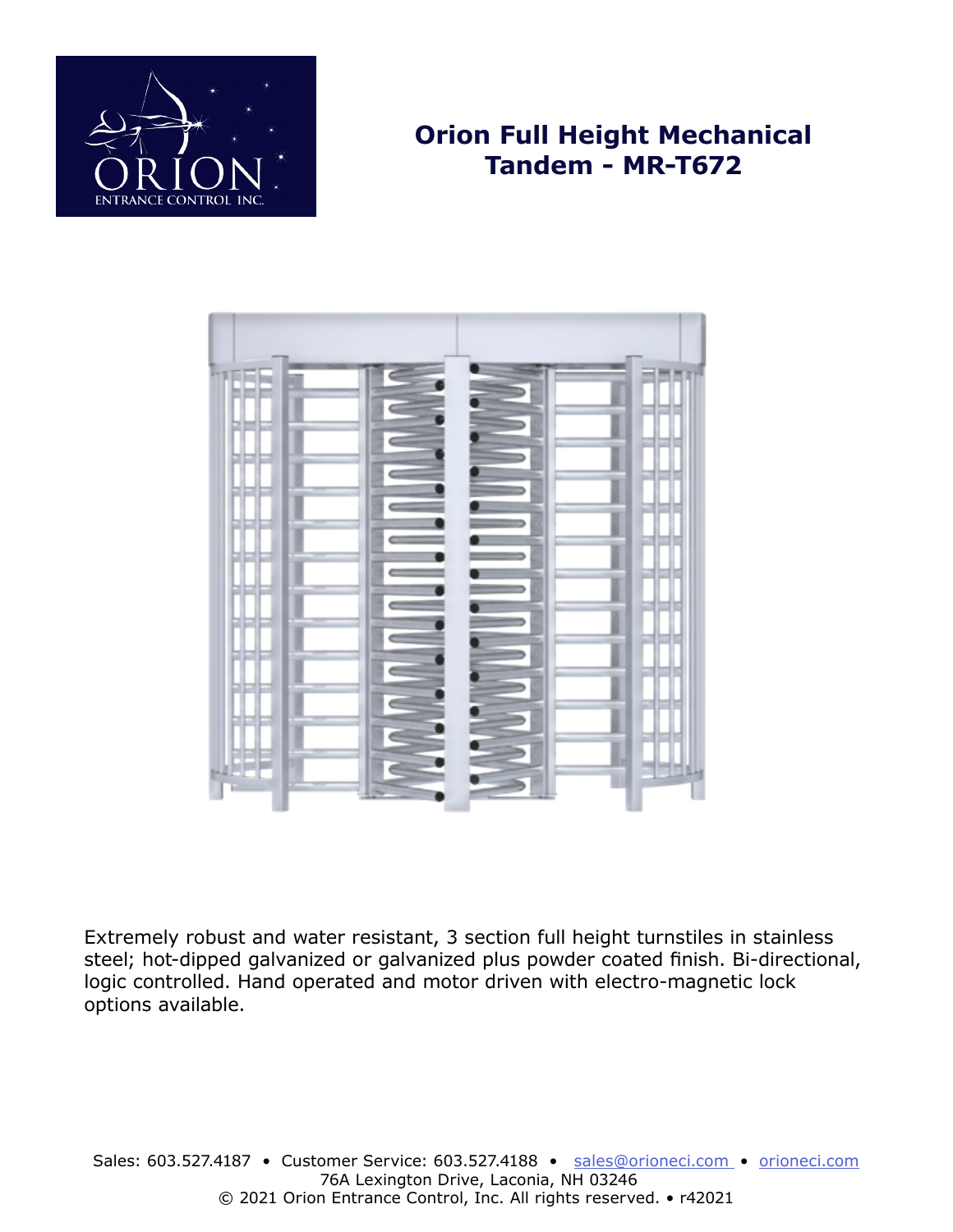

# **Orion Full Height Mechanical Tandem - MR-T672**

### **FEATURES**

• Portal and housing made of steel

• Portal turnstile, four-part rotor blade with spars, 90° division

• As standard with 13 rod-shaped crossbars with plastic caps on each section of the rotor. Arm diameter 51mm

- Rotor with 13 rod-shaped bars made of steel
- Limitation of passage: with steel filler rods
- Unidirectional or bidirectional operation

• Completely assembled or disassembled delivery as a kit for easier transport or for places that are difficult to access.

• Lockable maintenance lid with top and side opening for easy maintenance and installation in areas with low ceilings. • In addition to the turnstile: Motorized or manually operated pedestrian door in full height (bi-directional)

## **DRIVE MECHANISM OPTIONS**

• Electromechanic / Hand operated

• BLDC Motor-driven

• A self centring mechanism to ensure complete rotation of the mechanism to the home position.

• A hydraulic damper to ensure smooth operation

• Anti backup device to prevent reverse rotation once the mechanism has moved 30 degrees from the home position

• Fail-safe operation as standard. (Optional fail-locked)

## **FUNCTIONS & INTERFACE**

• Logic controlled interface, bi-directional operation

• Entrance and exit directions can be individually set as

controlled, locked or free before or after the installation. • In controlled access mode, after release confirmation which was sent by access control system, the turnstile unlocks the released direction and enables one person access in the direction of travel. After each person, the turnstile rotor blocks passage again and does not permit access from both entrance and exit directions until receiving a new release signal from the access control system.

• After the release, the turnstile blocks itself after an adjusted time if no transition or passage occures.

• If people from both directions would like to pass through simultaneously, the first person who activates the turnstile takes precedense.

• Multiple opening: An additional person is able to to release the next passage cycle during an ongoing passage cycle in both directions. The turnstile controller stores up to 255 releases and lets corresponding number of individuals pass through.

• Relay outputs for counting passage in either direction

• RS 232 serial port

• Control for inputs and outputs via potential-free contact

#### **EMERGENCY & POWER CUT**

In the event of emergency or power-cut the mechanism unlocks the rotor and the rotor rotates freely in both directions. The turnstile reset itself automatically when the emergency alarm stops or the power is switched back on.

#### **LED INDICATORS**

LED lights indicates the operating status of the turnstile in both directions.

Option-2 Green: Standby or locked Released or free passage Red: Released or free passage Standby or locked

#### **SETTINGS**

Operation mode for each directions : Controlled / Free / Locked Acoustic Notifications : On/Off Release time out : 5-10-15-20 secs Consecutive passage : On/Off Emergency connection : On/Off LED Indicator options : Option-1 / Option-2

## **SPECIFICATIONS:**

Construction: Steel Passage width: 26.4" / 670mm - 24.8" /630mm - 23.6" / 600mm Weight: 1500 lbs / 680.38 Kg Power Supply: 100 - 240 VAC, 50/60 Hz Logic Voltage: 24V DC Standby power consumption: 12 W Operation Temperature: -10 ° / +70 ° IP Protection: Cabinet IP54 / Logic Controller IP65

# **MATERIAL OPTIONS**

#### • Galvanized

- Galvanized + Powder coated
- AISI 304 Stainless steel
- AISI 316 Stainless steel
- Stainless steel rotor & Powder coated frame

#### **ACCESSORIES:**

- Access Controller mounting plate
- Access Controller Box
- Ceilig lights
- LED indicators
- Heating kit for -40 degrees
- Roof & Canopy
- Tempered glass side panels
- Mounting plate (suitable for forklift transport)
- Mounting frame for pre-installation into concrete
- Back-up battery 7A
- Access controller integration options

(Please contact with sales represantative for full list of options and accessories)